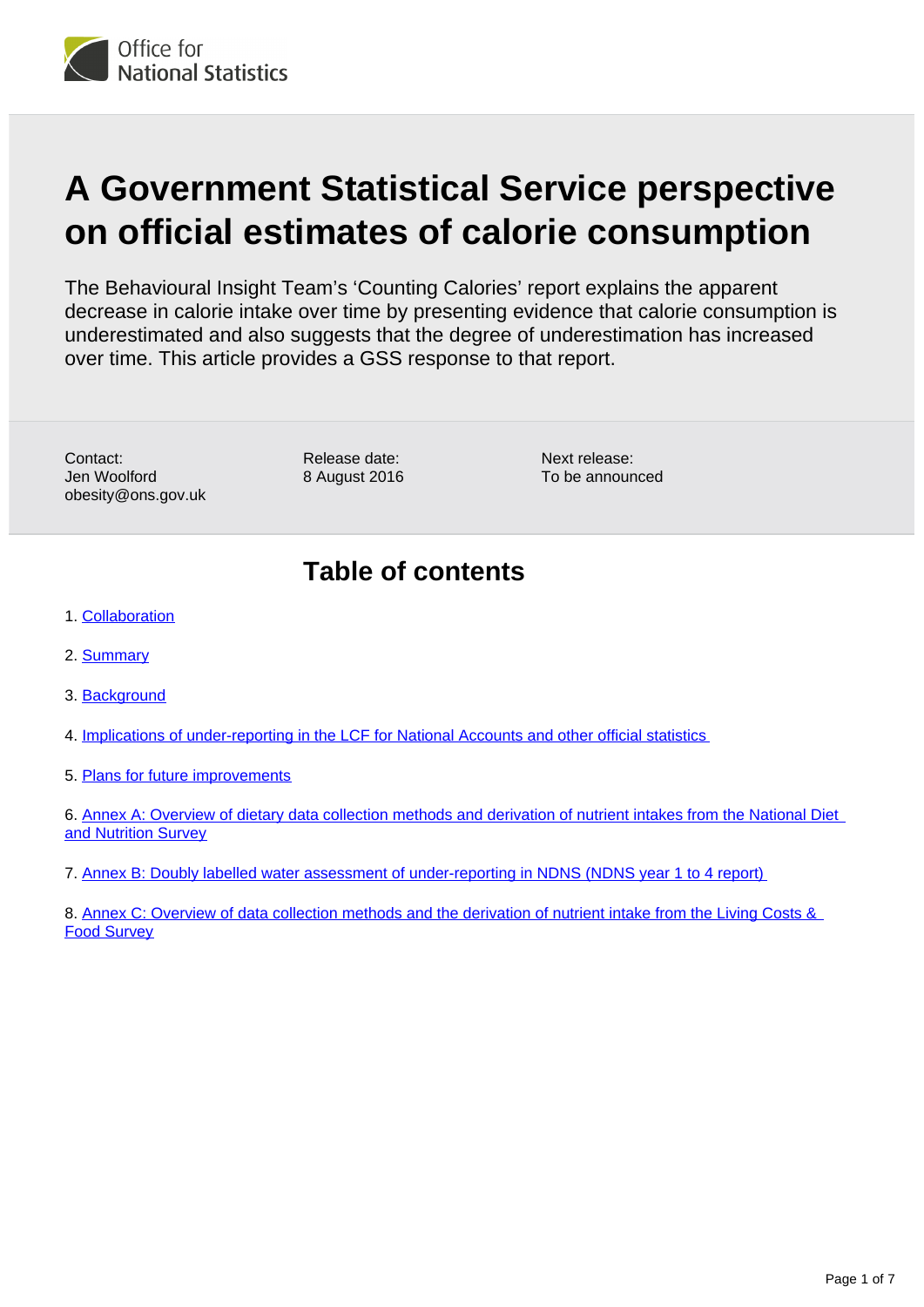# <span id="page-1-0"></span>**1 . Collaboration**

The article was produced in collaboration with the Department for Environment, Food & Rural Affairs; Public Health England; and the Department of Health.

# <span id="page-1-1"></span>**2 . Summary**

Understanding calorie intake is central to developing policies to tackle obesity. While official statistics on diet and nutrition are based on best practice data collection methods, it has long been recognised that under-reporting in dietary surveys means that official estimates of calorie consumption are likely to be underestimated. The [Behavioural Insight Team's "Counting Calories " report](http://www.behaviouralinsights.co.uk/wp-content/uploads/2016/08/16-07-12-Counting-Calories-Final.pdf) provides an analysis of official estimates of calorie intake in the context of evidence around energy expenditure and obesity levels. The report explains the apparent decrease in calorie intake over time by presenting evidence that calorie consumption is underestimated, and also suggests that the degree of underestimation has increased over time.

The approach to collecting data on food purchases and consumption is reviewed regularly, as are the methods used to translate this information into estimates of energy (calorie) and nutrient intake. New technologies such as web-scraping or using smart phones to record diet have the potential to deliver significant improvements. These are being considered but are not ready to be introduced in the near future.

However, there are a range of data sources that could help improve our understanding of calorie intake. These include:

- store scanner data
- supermarket product information (which could be obtained via web scraping) linked to electronic receipts
- information on food wastage
- studies using doubly labelled water or other biomarkers of energy and nutrient intake

Bringing these and other sources together would help our understanding of under-reporting and could improve the quality of official statistics. A cross-department team is being established to analyse these sources of information and how they relate to each other. We will publish plans for this work shortly.

# <span id="page-1-2"></span>**3 . Background**

Obesity is estimated to affect around 1 in 4 adults and 1 in 5 reception-aged children in the UK. It is an important policy concern and the government childhood obesity strategy is due to be published shortly. A particular challenge in tackling obesity is understanding people's dietary habits and how these are changing.

National Statistics on diet and nutrition are based on survey data: the National Diet and Nutrition Survey (NDNS) and the Living Costs and Food Survey (LCF) (see annexes for more detail). Both surveys adopt recognised best practice data collection methods.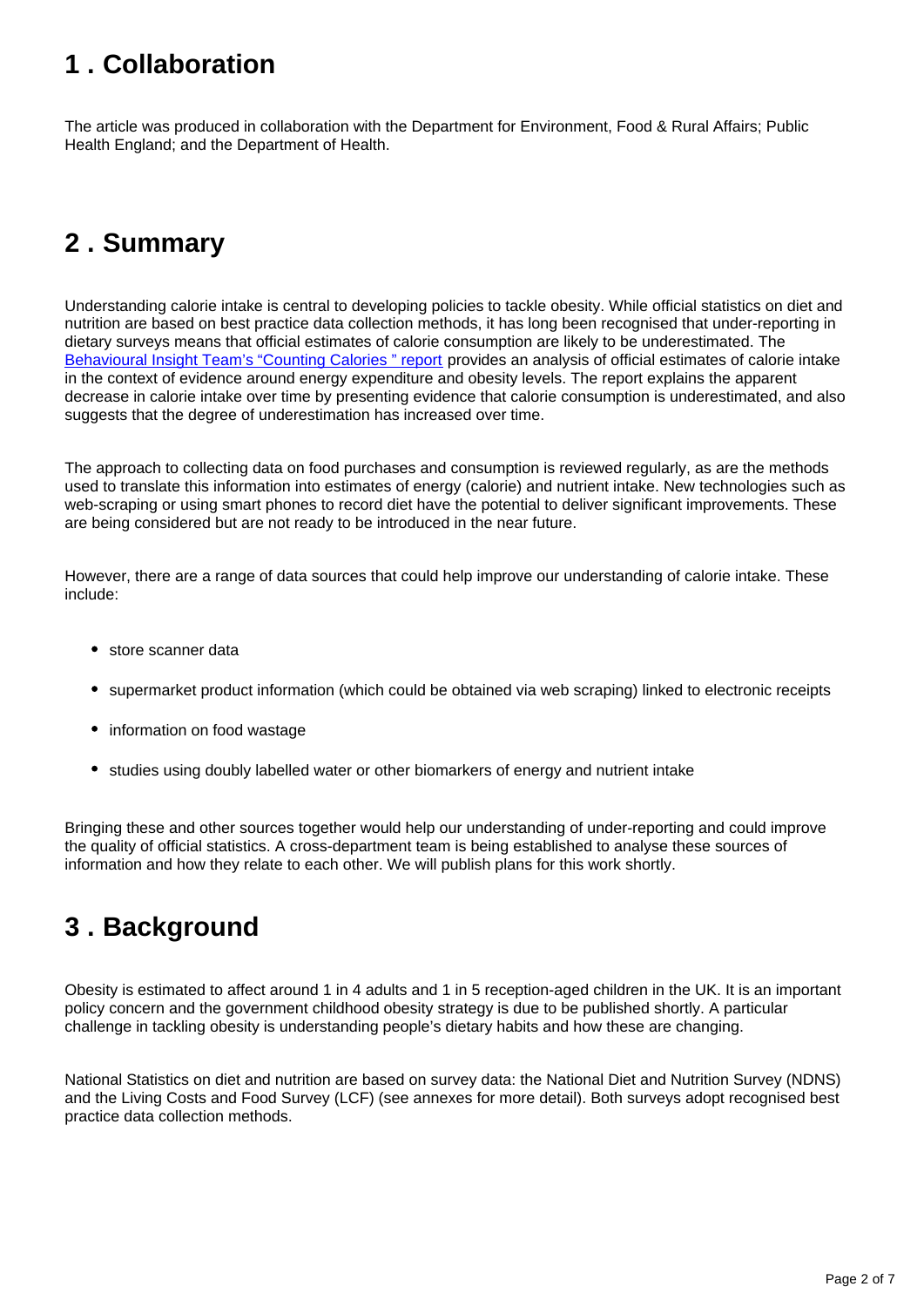Official Statistics on calorie consumption derived from the LCF are based on household purchases and published by the Department for Environment, Food and Rural Affairs (DEFRA), who take food and drink expenditure data and apply various factors for nutrient content and consumption rates (see Annex C). These data show a longterm downward trend in calorie consumption. Over the period 2000 to 2001 up until 2011 to 2012 there was a decrease of approximately 6.8% in the energy content of food purchases.

Official Statistics on calorie intake estimated from the NDNS, which collects data on food consumption at the individual level, show a similar reduction: a 5 to 6% decline over the same period, comparing reported intake in 2000 to 2001 with 2008 to 2012. NDNS is a smaller sample size than LCF but it focuses on food consumed by individuals and collects more detail on the types of foods consumed (see Annex A).

Under-reporting of food consumption has long been recognised in dietary surveys around the world, including those in the UK. Both the LCF and NDNS acknowledge that [under-reporting exists in their surveys](https://www.gov.uk/government/uploads/system/uploads/attachment_data/file/485982/familyfood-2014report-17dec15.pdf). Underreporting may result from a number or combination of behaviours, for example omitting to record foods or drinks consumed, whether intentionally or otherwise, underestimating quantities consumed, or changing usual consumption as a result of being asked to record diet. Changing eating patterns towards more eating out and snacking may mean that [survey participants tend to under-report to a greater extent now than they did in the past](https://www.gov.uk/government/uploads/system/uploads/attachment_data/file/310995/NDNS_Y1_to_4_UK_report.pdf) , although the evidence around this is limited.

Public Health England (PHE) have investigated ways to tackle under-reporting in dietary surveys and concluded that – while under-reporting can be mitigated by using the best dietary assessment methods, delivered by trained fieldworkers – it is not possible to eliminate it entirely. Furthermore, there are no robust methods currently available to correct or adjust datasets for under-reporting. Despite this, these surveys provide valuable data to assess nutrient intakes, although the existence of under-reporting means that care is needed in the detailed interpretation of data.

The latest NDNS report, published in May 2014, reports the results of a study to assess energy expenditure in a small sub-sample of NDNS participants using a technique known as doubly labelled water (DLW). Results from the DLW study suggest that reported energy intake in adults was on average 34% lower than energy expenditure measured by DLW, although there was a wide variation between individuals. This gives a clear indication that there is substantial under-reporting in NDNS (see Annex B). However the small size and lack of representativeness of the DLW sub-sample means that these estimates cannot be used to adjust overall estimates of calorie consumption reliably.

The Behavioural Insights Team report provides a useful analysis of official estimates of calorie consumption derived from these surveys against other sources of data, and we welcome the additional insight this analysis provides.

### <span id="page-2-0"></span>**4 . Implications of under-reporting in the LCF for National Accounts and other official statistics**

Expenditure data from the LCF is used in a range of National and Official Statistics. For these statistics it is possible to take account of the under-reporting to minimise any impact: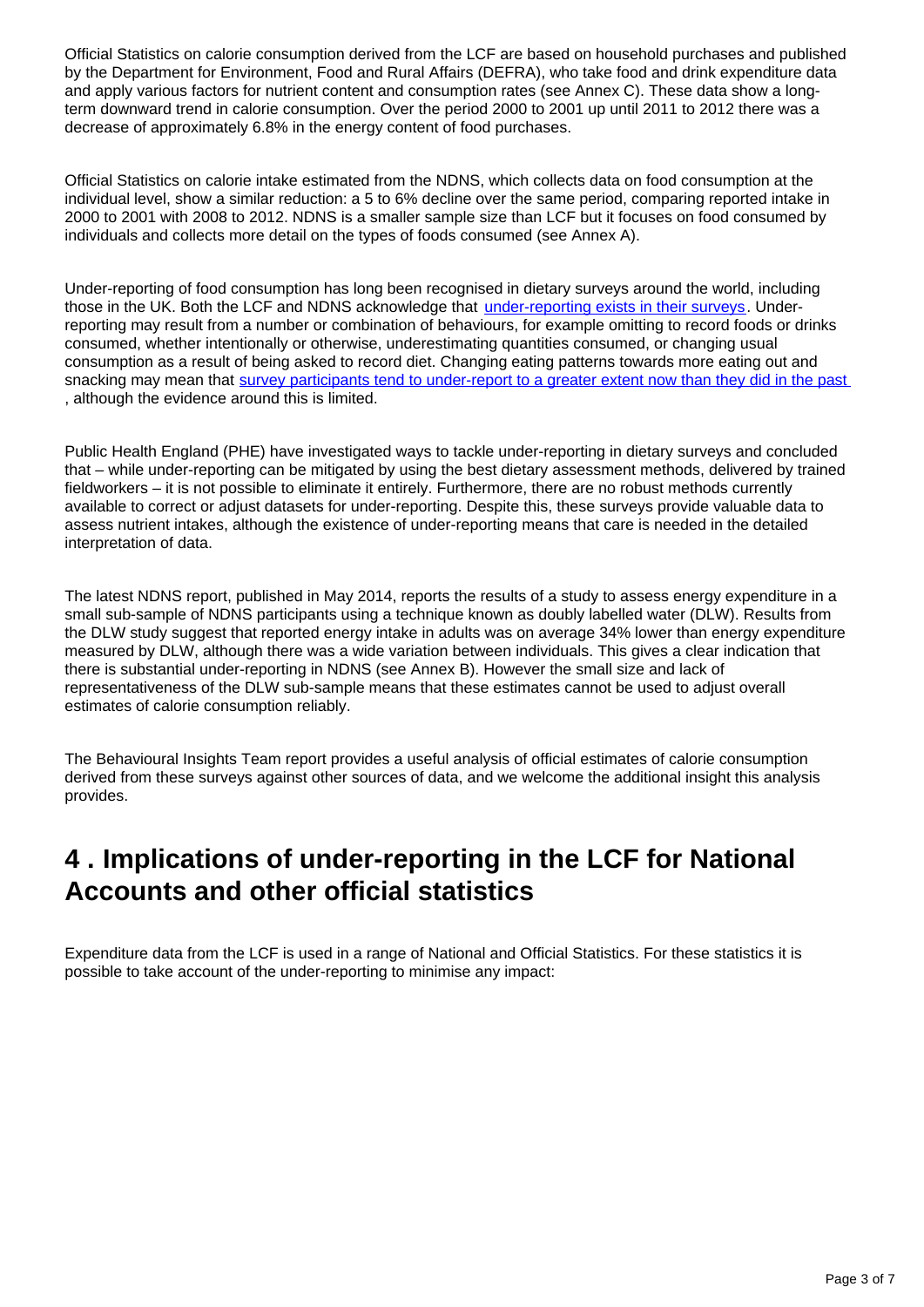- National Accounts make an allowance for under-reporting in the LCF by adjusting against other estimates, for example, retail sales of food and in the balancing of the separate measures of income, output and expenditure
- estimates of alcohol and tobacco in household final consumption expenditure (HHFCE) in the National Accounts are derived from administrative data from HM Revenue and Customs rather than the LCF as it is recognised that estimates in household surveys of this consumption are biased
- the effects of taxes and benefits on household income (ETB) analysis, based on the LCF, contain estimates of indirect taxes. These taxes are calculated from expenditures recorded in the LCF on products such as alcoholic drinks, tobacco, ice cream, soft drinks and confectionery. To account for the known under-recording of these items they are grossed up to National Accounts aggregates. This makes the assumption that true expenditure in each case is proportional to recorded expenditure; however, where possible, these estimates are also benchmarked to administrative data from HM Revenue and Customs
- Consumer Price Index (CPI) weights are consistent with HHFCE

We are therefore confident that the quality of these official statistics is not affected by any under-reporting in the LCF.

#### <span id="page-3-0"></span>**5 . Plans for future improvements**

The methodology of all GSS Surveys is reviewed regularly. The Living Costs and Food Survey has recently been subject to a National Statistics quality review (NSQR), which is due to be published shortly. The collection of data on food and non-alcoholic drink within the diary was reviewed, although no immediate diary design related cause for under-reporting was identified. However, the NSQR recommends carrying out further analysis to understand more about under-reporting, as well as the need to update the layout and content of the current paper diary. There are also recommendations to improve data collection methods by making use of new technology and commercial data sources. For example, it may be possible to semi-automate coding of purchase information from scanned supermarket receipts and deliver improvements by gaining access to store scanner data. We are currently preparing a response to the NSQR report, outlining how these recommendations will be taken forward.

For NDNS, the main focus has been on reducing under-reporting as much as possible by ensuring that interviewers are highly trained in techniques to obtain complete and accurate information from participants and making best use of the contact time they have with participants to ensure that the food diary is the best possible record of what was actually consumed.

Expert workshops have been used to review the methods used in the NDNS. The most recent of these concluded that current methods should be retained in the short term, but that the potential for use of technologies such as digital cameras or smart phones and automated coding or processing systems should be considered. This resulted in a review of the best use of new technologies in the NDNS, conducted in 2014. This concluded that several new technologies to assess diet showed promise but would require further development, validation and assessment of feasibility before being suitable for use in national surveys. Public Health England (PHE) keep these developments under review but have no immediate plans to introduce new technologies.

However, there are a range of data sources that could help improve our understanding of calorie intake. These include:

- store scanner data
- supermarket product information (which could be obtained via web scraping) linked to electronic receipts
- information on food wastage
- studies using doubly labelled water or other biomarkers of energy and nutrient intake (see Annex B)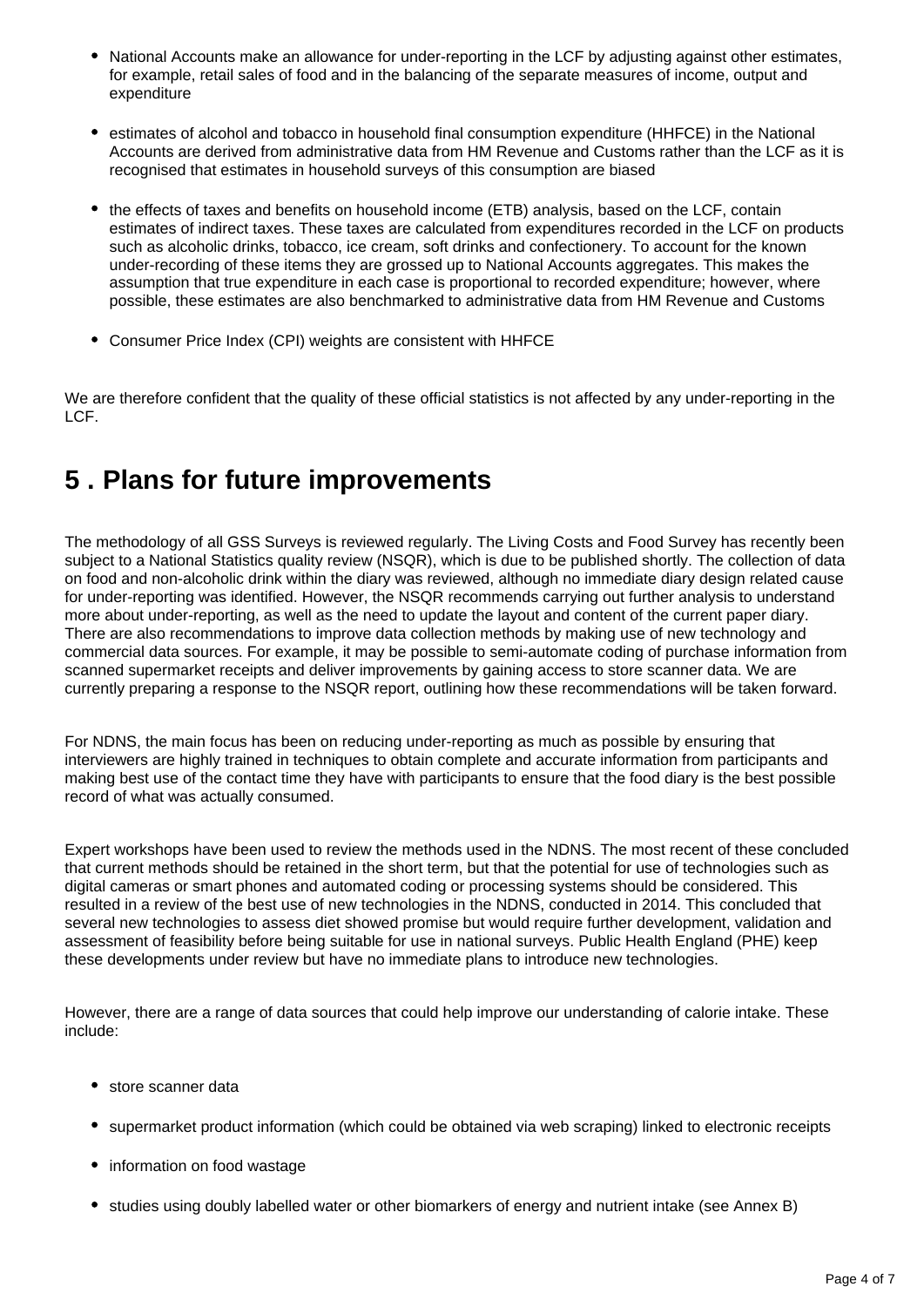Bringing these and other sources together would help our understanding of under-reporting and could improve the quality of official statistics. A cross-department team is being established to analyse these sources of information and how they relate to each other. This will include consideration of the outcomes from the LCF NSQR, such as the use of new technology and commercial data sources. We will publish plans for this work shortly.

### **6. Annex A: Overview of dietary data collection methods and derivation of nutrient intakes from the National Diet and Nutrition Survey**

NDNS collects data on food consumption in individuals using a four-day diary. Survey participants are asked to record everything they ate and drank for four consecutive days, both inside and outside the home. Interviewers instruct each participant on how to complete the diary and carry out a food diary check visit on the second or third day of recording, either in person or over the telephone. The check aims to collect missing detail for foods recorded, improving recording for the remaining days and also providing encouragement to participants to continue recording. Interviewers collect the diary and check the remaining days no later than three days after the final day of recording.

Portion sizes are estimated using household measures or weights from labels. Adults can also describe their portion sizes using photographs of ten frequently consumed foods provided in the diary. For children, an ageappropriate version of a food photograph atlas is used during the diary review process. The atlas presents a range of portion sizes for 44 commonly consumed foods for which portion size estimation is difficult. For children aged 11 years or under the food diary is kept by a parent with the child and/or carers contributing information as appropriate. The foods and drinks recorded in the diaries are coded to a coding frame based on around 4000 food codes. Each food code is associated with around 50 nutrients. Nutrient data is drawn from PHE's analytical programme, supplemented by manufacturer's information.

We know that under-reporting of food consumption exists in the NDNS as in dietary surveys around the world. There are considerable challenges in collecting robust dietary intake data and under-reporting has been recognised for some time in dietary surveys. Under-reporting may result from a number or combination of behaviours, for example omitting to record foods or drinks consumed, whether intentionally or otherwise, underestimating quantities consumed, or changing usual consumption as a result of being asked to record diet. Changing eating patterns towards more eating out and snacking may mean that survey participants tend to underreport to a greater extent now than they did in the past, although the evidence around this is limited. Public Health England work closely with the NDNS contractor team, led by scientists at the MRC Centre for Human Nutrition Research, to ensure the methods are the best available and the data collected are robust and provide a sound basis for PHE's work.

#### **NDNS data collection methods**

The data collection methods used in the NDNS are regularly reviewed and new improved methods sought. Although under-reporting may not be an explicit driver in each case, it remains a factor in all considerations of methods.

NDNS uses the most robust and accurate methods available to collect dietary data and the data collection methodology is designed with the aim of capturing as complete and accurate a picture as possible of what people actually ate and minimising misreporting. Features of the methodology include:

- use of professional interviewers trained in maximising response rather than dietitians or nutritionists
- intensive interviewer training on the dietary data collection methodology focussing on the importance of getting complete, accurate and detailed information from participants. This includes prompts to check for missing information such as lack of drinks and snacks
- participants provided with user- friendly instructions on how to complete the diary and the level of detail to provide. This information supplements face to face instruction from the interviewer
- an interviewer visit or phone call mid-way through the diary period is built into the protocol specifically for the purpose of checking completion of the diary, filling in missing detail with the participant, answering their questions and encouraging them to continue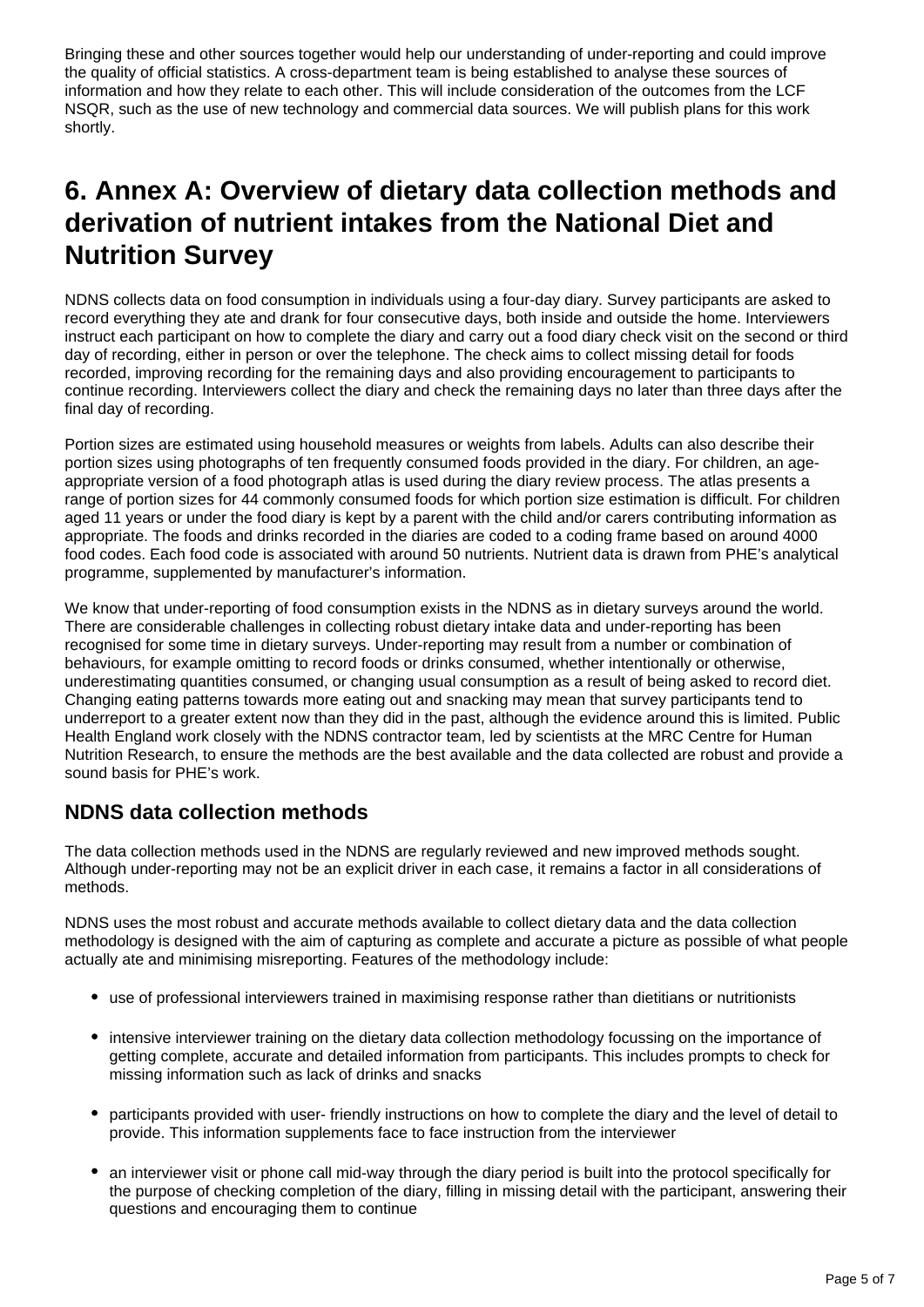• time built into the protocol for the interviewer to review the diary with the participant at the pick-up visit in order to fill in missing information and detail

PHE work closely with the contractor team to keep the survey methods under review and seek improvements. For example, the use of new technologies is being considered to make it easier for people to record what they eat  $1.$  NDNS data is widely used both in the UK and internationally and is subject to close scrutiny.

#### **Notes for Annex A:**

1. Making the best use of new technologies in the National Diet and Nutrition Survey: a review; University of Leeds, March 2015

## **7. Annex B: Doubly labelled water assessment of underreporting in NDNS (NDNS year 1 to 4 report)**

The latest NDNS report, published in May 2014, reports the results of a study to assess energy expenditure in a sub-sample of NDNS participants using a technique known as doubly labelled water (DLW). The DLW technique involves drinking a known dose of water labelled with two naturally occurring stable isotopes of hydrogen and oxygen. Urine samples collected over the following days are analysed to measure how quickly the isotopes are excreted from the body and from this energy expenditure can be calculated. Results from the DLW study showed that reported energy intake in adults was on average 34% lower than energy expenditure measured by DLW. Slightly lower figures were found for other age groups. These percentages should not be taken as a definitive measure of the degree of under-reporting as the technique is only undertaken in a small, and possibly unrepresentative, sample of NDNS participants due to the high cost of the isotope. Due to the intensive nature of the survey, it is not carried out at the same time as the diary recording energy intake. Although direct comparison of energy intake with energy expenditure is not possible, the study nevertheless gives a clear indication that there is substantial under-reporting in NDNS and also appears to suggest a slightly higher degree of under-reporting than was indicated by results of other DLW studies carried out for previous NDNS surveys in the 1990s. However methodological differences make it difficult to be sure that comparisons are reliable.

It is plausible that increased under-reporting is a factor in the decline in reported energy intakes in NDNS. Changes in eating behaviour recorded in dietary surveys such as an increase in snacking behaviour, more food eaten outside the home and the decline of the 'three meals a day' eating pattern could have led to more underreporting as foods eaten outside meal times or outside the home are more prone to being omitted from records. Identifying the composition and estimating portion size can be more challenging for foods eaten out. Food purchase surveys show that changing lifestyles have led to less reliance on a single weekly shop and a higher proportion of purchases made through top-up shopping trips by members of the household other than the main shopper. All these factors could well have contributed in an increase in under-reporting over time. However there is very limited evidence available to confirm this or to allow an assessment of the scale of the increase.

Two doubly labelled water studies were carried out as part of NDNS in 2000 and 2008/12. The latter study reports a higher average proportion of calories underestimated than the former (32% on average compared with 25%) but a number of methodological differences between the studies and the small, unrepresentative subsamples included in the studies mean that we cannot be confident that a small observed difference represents a real increase in under-reporting. It should also be noted that there was a wide variation between individuals in the degree of under-reporting. Another study from the 1990s showed 19% of calories underestimated but this was from a research study unrelated to NDNS so cannot be compared directly with the NDNS DLW studies.

The DLW technique is the most accurate method available for assessing energy expenditure but does not tell us anything about what people are actually eating or their nutrient intakes. It simply allows an assessment of the extent to which the energy intake an individual reports in a dietary survey like NDNS is likely to reflect their actual or usual energy intake – for healthy adults energy intake should balance energy expenditure over a period of time if they are maintaining a constant weight. The DLW method cannot distinguish the source of energy expended (e. g. if it is from fat or carbohydrate, from meat or cereals) and so cannot be used to calibrate or correct food consumption reported in the diary or the nutrient intakes derived from those.

### **8. Annex C: Overview of data collection methods and the derivation of nutrient intake from the Living Costs & Food Survey**

The figures in Family Food are sourced from The Living Costs and Food Survey run by the Office for National Statistics. One element of the survey, The Family Food Module, collects detailed quantity and expenditure